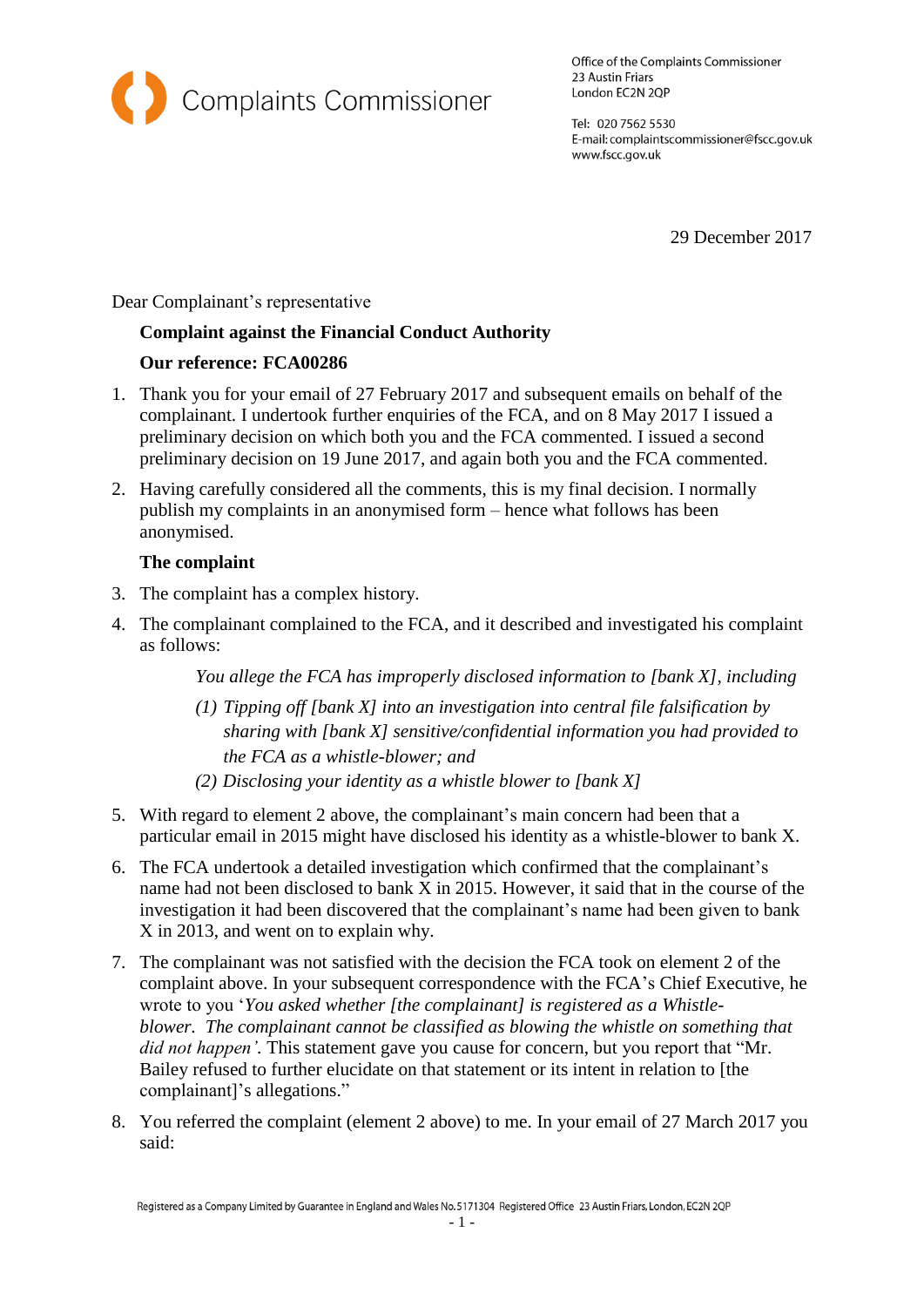*The FCA as the prescribed person for whistle-blowers in financial services in the UK should never disclose the name of, nor allegations made, by any person that has approached them with either PIDA information or reportable concerns to the firm named in the disclosures.*

- 9. You asked me to **'**review the behaviour of the FCA in relation to [the complainant] as a Whistle-blower'.
- 10. I should make it clear that this decision letter focusses on the particular issues described above. In subsequent correspondence, you and the complainant have raised other issues which go beyond the scope of this investigation, and which I have not addressed here.

# **My investigation**

- 11. There is voluminous documentary evidence supplied to me by the FCA, but for the purposes of dealing with the complaint I have concentrated upon the circumstances in which the complainant's name was disclosed by the FCA to bank X in 2013, and the explanations for the disclosure which the FCA has given.
- 12. On 8 May and 19 June 2017 I issued preliminary decisions to you and the FCA, with which the FCA strongly disagreed. For that reason, it is necessary for me to explain in some detail how my investigation has proceeded, and the differences of opinion between the FCA and me.
- 13. From the evidence available to me, what is not in dispute is that the FCA gave the complainant's name to bank X in 2013 (a fact which was disclosed to the complainant in the course of the FCA's investigation into his complaint about other matters). The complainant alleges that the FCA should not have done so as he has protection as a whistle-blower.
- 14. The FCA's position is that:
	- a. The FCA did disclose the complainant's name to bank X in 2013, but

b. The FCA's disclosure was necessary to answer the query the complainant's MP was pressing the FCA to answer, which was whether bank X had ever sought guidance about the complainant's whistleblowing (which the FCA understood had begun in 2005), and

c. The FCA knew that the complainant's name had already been disclosed to bank X by the complainant's MP in August 2013, with the complainant's permission, in relation to the same underlying matters, and

d. The complainant had supplied the FCA with copies of correspondence which showed that he had made his grievances known to a wide range of people both within and outside bank X, and

e. The complainant had indicated to the bank that he might make his allegations known to the FCA, and

f. Neither the complainant nor the bank had requested anonymity, and

g. The FCA maintains it will try to protect the identity of anyone providing information who asks for anonymity whether or not they would be classed as a whistle-blower under PIDA. However, in the case of the complainant, the FCA did not consider at the time that he was seeking anonymity, given the facts above.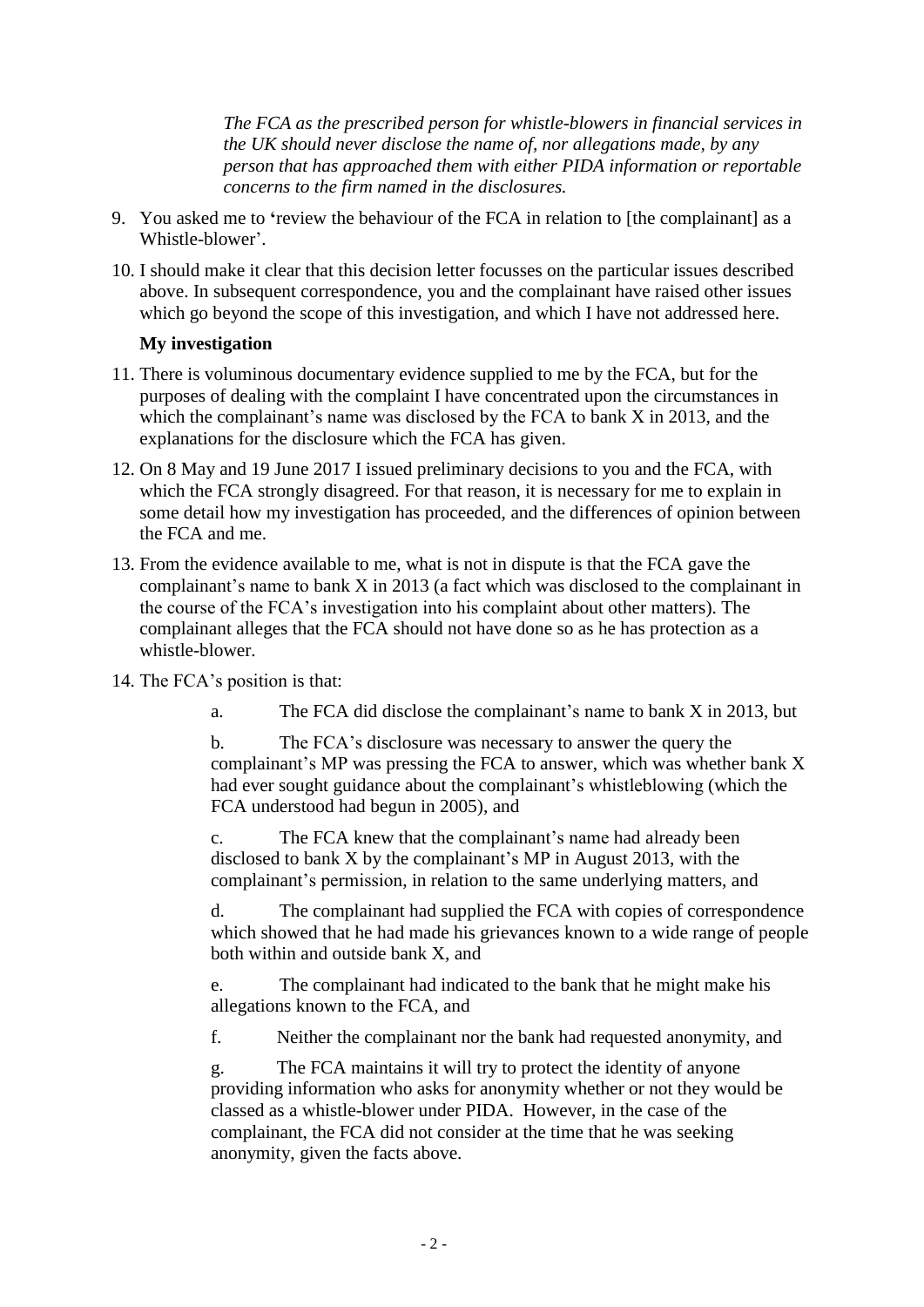15. In summary, the FCA does not accept that the complainant was seeking anonymity as a whistle-blower (or more generally as someone reporting information), nor do they consider that the disclosure of his name was unreasonable.

#### *My approach*

16. The Complaints Scheme is not the forum to apply legal tests - that is a matter for the courts. I can, however, look at whether it was reasonable for the FCA to disclose the complainant's name to bank X in the circumstances. It is not my role to say what I would have decided had I been the regulator. In making this assessment, I have the benefit of access to all the regulator's records, including material which is confidential.

#### *Two key issues*

- 17. Having considered the complaint carefully, posed some supplementary questions to the FCA, and considered responses on behalf of the complainant and the FCA to two preliminary reports, this is my final analysis of the two main questions raised by the complaint, which are:
	- (1) was it necessary for the regulator to reveal the complainant's identity to the bank in order to answer his query?
	- (2) did the FCA adequately consider the issue of the complainant's confidentiality before doing so?
- 18. In answering these two questions, I have analysed the record of the sequence of events from 3 December 2013 – when the complainant first posed his question to the FCA – to 20 December 2013 – when the FCA disclosed the complainant's name to bank X and then addressed the complainant's question. In the annex to this report is a list of the key emails to which I refer. The FCA has stressed to me that that there were a large number of other emails: while that added to the complexity of the material which the FCA had to deal with at the time, it does not in my view affect the analysis of the two questions set out above.
	- *(1) Was it necessary to reveal the complainant's identity?*
- 19. To answer this question, it is necessary to look at the way in which the complainant's query was posed. The key part of the complainant's 3 December query to the FCA was as follows:

*I would be grateful if you would check your records and let me know if [bank X] did ever seek guidance from yourselves as a result of my whistle blowing…[named individual in bank X] confirmed to me that [bank X] were seeking regulatory guidance this year, if you would confirm to me that was true I would appreciate it.*

20. The complainant's query was followed up on 19 December by an email from the office of his MP. That email included the following:

> *[The complainant] showed me an email exchange between yourself and him which asked a fairly straightforward question about whether [bank X] had sought guidance at any point in relation to his whistle-blowing….[The complainant]'s experiences over the last eight years have left him in an extremely vulnerable position….I would be very grateful if you could provide a more complete answer to [the complainant]'s question…..*

21. The FCA responded to the MP's office in the following terms in an email on 20 December 2013: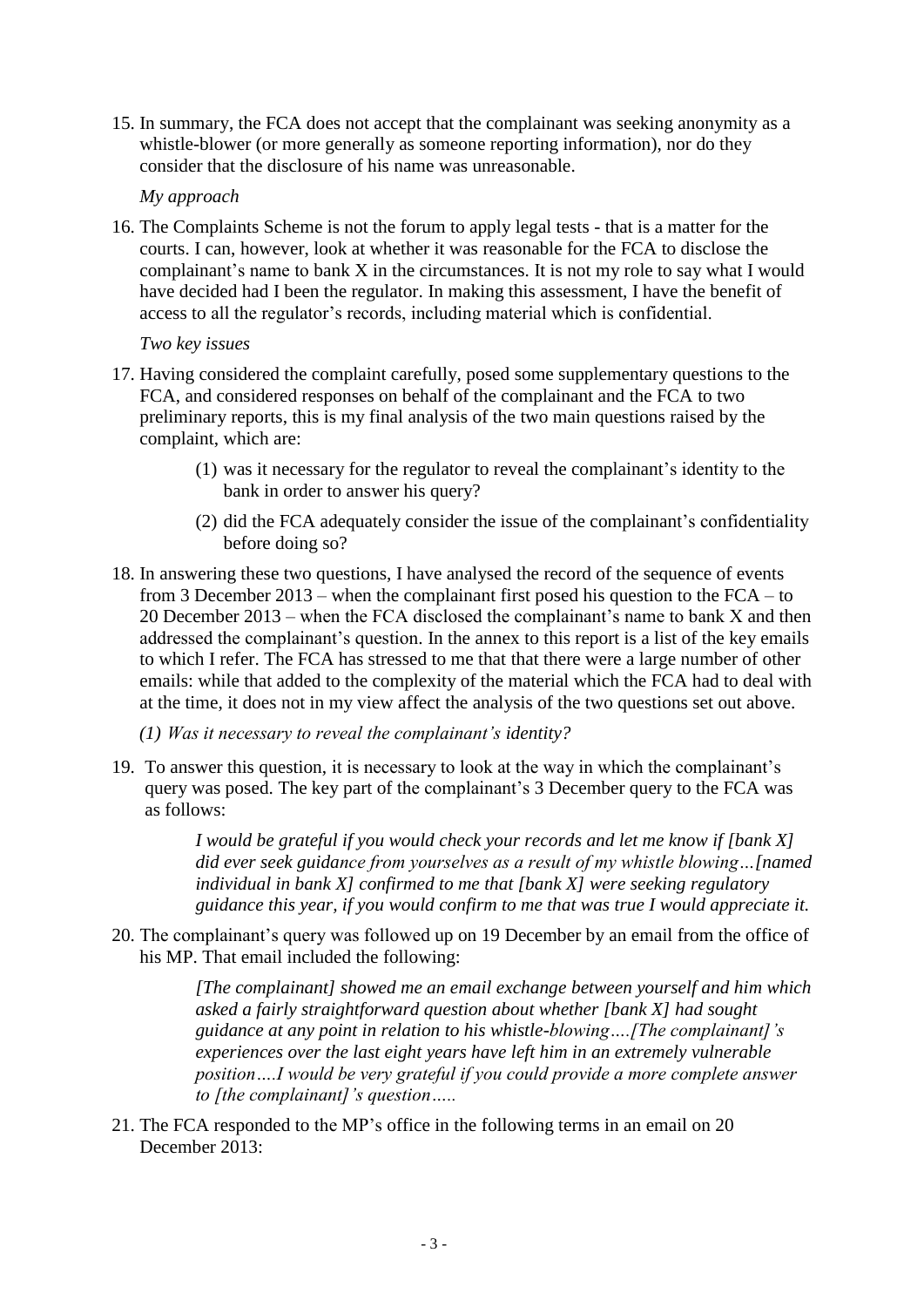*We have reviewed our records to see whether [bank X] has sought guidance from the FCA this year. I can confirm following a search of our data that we have not found any information to show that we received a request for guidance from bank X. Although, we note from your email that [bank X] were seeking regulatory guidance, it is possible, that may have been from a regulatory body other than ourselves.*

- 22. The FCA has repeatedly stated in their original decision letter to the complainant and in response to my two preliminary reports - that it was "necessary" that they contact bank X in order to answer the complainant's query. The FCA argued that cross-checking the position with bank X was needed to ensure that the FCA's records were complete, particularly given the volume of correspondence with a variety of people within the regulator.
- 23. In its response to my first preliminary decision, the FCA argued that the complainant's request went further than advice sought by the bank from the FCA, and might encompass advice sought from other authorities, and for that reason only an approach to bank X could answer the query. It is clear from the record that the FCA did seek information from bank X about whether it had sought guidance from other sources, but it seems to me significant that the paragraph in the letter to the MP, quoted in paragraph 21 above, gives the impression that the FCA was only considering advice sought by the bank from the FCA. Furthermore, the complainant's request of 3 December 2013 to the FCA states clearly that he wanted to know "if [bank X] did ever seek guidance *from yourselves* [my emphasis] as a result of my whistleblowing".
- 24. In its response to my second preliminary decision, in which I set out the above argument, the FCA said:

*A careful analysis of the relevant email correspondence shows that there were two limbs to [the complainant]'s enquiry. The second question (whether it was true that [bank X] had been seeking 'regulatory guidance') raised the possibility of [bank X] seeking guidance from other sources (as recognised by internal correspondence), as well as from the FCA. The FCA could not have answered that question without reference to [bank X], and without disclosing [the complainant]'s name.*

- 25. From the FCA's point of view, I can see that it might have been useful to discover whether bank X had been seeking regulatory guidance from other sources; but to use that as a justification for disclosing the complainant's name without his permission, on the grounds that it was "necessary", is unconvincing.
- 26. In my view, it is significant that, while the possibility that bank X might have sought guidance from another source was mentioned in the response to the MP's office, the FCA did not say that it was making further inquiries of the bank. If it was the case that the FCA felt unable to answer the MP's query fully without the information from the bank, and that the bank was therefore being asked for further information, it seems to me that it would have been natural to have stated that in the response. In its response to me, the FCA has speculated that, at the time the response was written, there may have been doubt about whether the query to bank X would have resulted in information which could be shared with the complainant, and that it "would have been unwise to inflate the expectations of [the complainant]". I do not find that argument persuasive.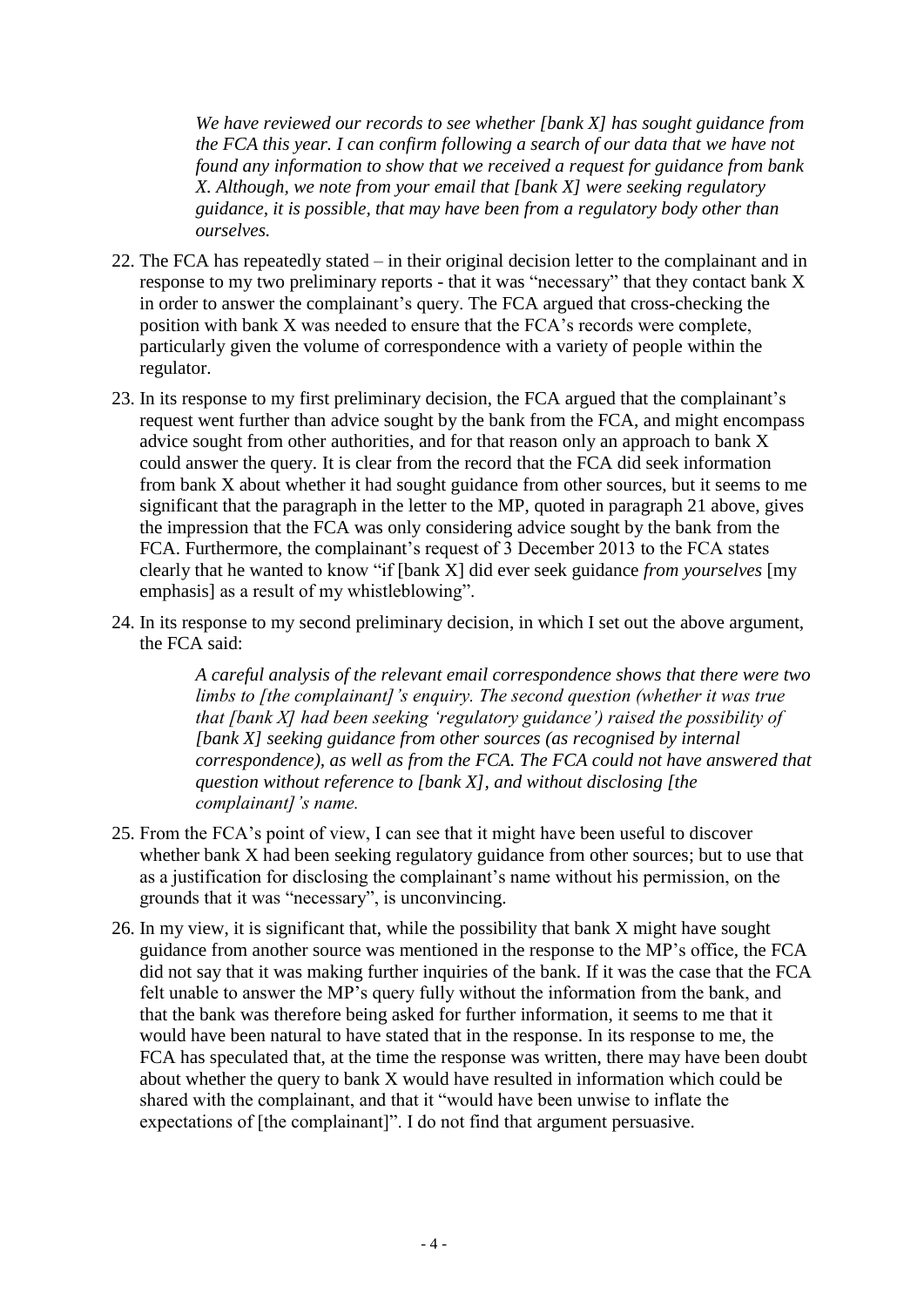- 27. The question of whether or not the disclosure of the complainant's name was strictly necessary is, however, secondary to the other element, which is whether the FCA adequately considered the question of the complainant's confidentiality before doing so.
	- *(2) Did the FCA adequately consider the issue of the complainant's confidentiality before disclosing his name to bank X?*
- 28. In its response to my first preliminary decision, the FCA wrote "The FCA did check that [the complainant] had not been registered as a whistleblower before writing to [bank X]….[The complainant]'s status had therefore been taken into account when the team decided to contact [bank X] about his concerns." However, in its second response, the FCA conceded that the person who disclosed the complainant's name to bank X did so before making an inquiry of the whistleblowing team (see further below).
- 29. The FCA has pointed out that the complainant sent it an email on 3 December 2013 with attachments containing emails sent to various parties including the Governor of the Bank of England, [complainant's MP], the Chair of the Treasury Committee, a peer, the Prime Minister, the Serious Fraud Office, and the Chancellor of the Exchequer containing allegations against bank X. Additionally, on 22 March 2013 the complainant had written to a number of people at bank X with allegations against bank X, urging all to share with trusted colleagues and loved ones the allegations/information against bank X.
- 30. The FCA argue that in the circumstances it was reasonable for the FCA supervisors to infer, following review of that material, that the complainant did not expect or desire anonymity. They have pointed out that the complainant, via his MP, had first approached the FCA in October 2013 with a request that the FCA undertake an investigation into a series of allegations going back to 2008. The FCA go further and say:
	- *The only reasonable inference from the significant evidence available to the FCA in December 2013 was that [the complainant] did not wish or need his anonymity to be protected. We are not aware of any evidence to support an inference to the contrary.*
	- *Email correspondence…clearly shows that prior to disclosure of [the complainant]'s name:* 
		- *i. the FCA Whistle-blowing team had conducted a search as to whether [the complainant] was recorded as a whistleblower;*
		- *ii. the result was negative; and*
	- *iii. this was communicated to the [bank X] Supervision team.*
	- *In all of the circumstances, it was reasonable for the FCA to disclose [the complainant]'s name to [bank X], and the evidence does not support any finding that inadequate consideration was given to the question of preserving [the complainant]'s anonymity in the FCA's communications with [bank X]….*

*…we have seen no explanation of why he might have wished the FCA to protect his identity. We consider that these are probative matters that you should be satisfied on, before finalising your decision, given the absence of any other evidence on which to conclude that he desired anonymity (or that FCA staff should have inferred that desire).*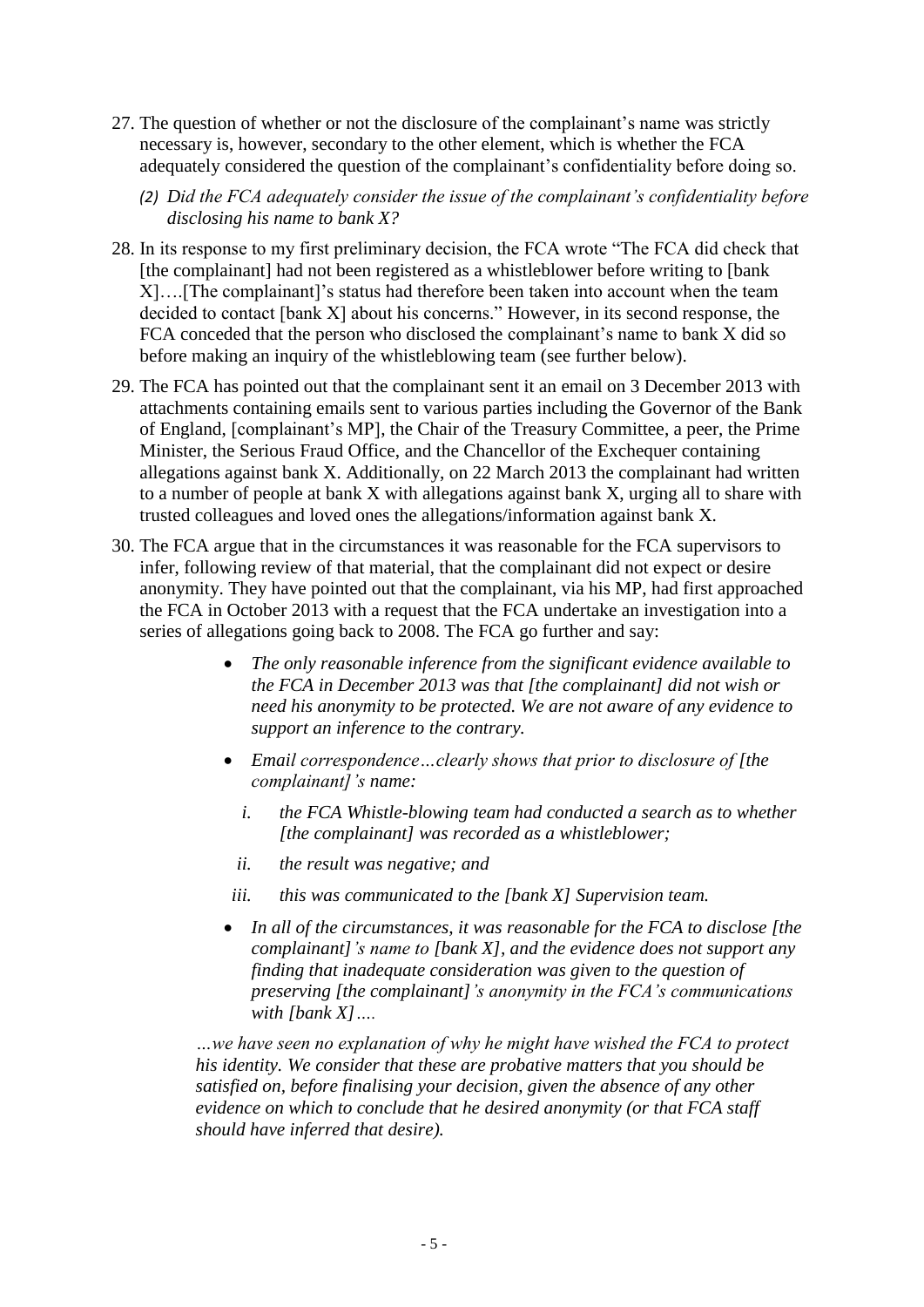- 31. The FCA have also argued that subsequent correspondence, in 2014 and 2015, from the complainant to the FCA, specifically asked the FCA to contact bank X on his behalf, and that correspondence to the FCA was copied by the complainant to bank X.
- 32. I have examined the records further, in the light of the FCA's representations.

### *The sequence of events*

- 33. The first point to emphasise is the sequence of events. The FCA is right to say that a search of the whistleblowing database was requested on 4 December 2013. At that stage, it is clear that the FCA was considering the complainant as a potential whistleblower, and the search was undertaken to see whether he had already approached the FCA, and also to establish whether to encourage him to use the whistleblowing procedures. In the FCA's words, "The purpose of searching the whistle-blower database on 4 December 2013 was to establish whether [the complainant] had approached the FSA in that capacity. Had he done so, that would have been taken into account in the FCA's consideration of his expectations around confidentiality."
- 34. On 5 December, it was confirmed to the head of the supervision team that the complainant was not on the whistleblowing database, though it is not clear how widely the result of this search was communicated within the FCA.
- 35. What is clear from the record, however, is that *after* the complainant's name was disclosed to bank X in an email timed 12.28 on 20 December, the member of staff who had made the disclosure sent an email timed 12.35 to the whistleblowing team asking whether the complainant had made a whistleblowing allegation. A further email timed 13.39 contains confirmation from the whistleblowing team that the complainant did not appear on the database. Later that afternoon, email exchanges demonstrate that at least some FCA staff considered that the complainant was a whistleblower, and this was cited as a reason for not sharing with bank X the draft reply to the MP's office, which was finally sent at 17.42.
- 36. The FCA has suggested that a possible explanation for this sequence of events is this:

*…the [20 December] request [to the whistleblowing team] appears to have been precipitated by [the MP's office] correspondence of 19 December 2013, and a consequent direction from [an FCA staff member]:*

*'Can we answer the question about "whether [bank X] had sought guidance at any point in relation to [the complainant]'s whistleblowing"*

*That is important, because it tends to suggest that the purpose of [the] request was to establish whether [bank X] had sought guidance from the FCA Whistleblowing team. Hence, we can distinguish the 20 December request from the 4 December request, which appears to have been intended to establish whether [the complainant] himself had approached the Whistleblowing team.*

In response to my second preliminary decision, the FCA has written:

*Where a firm self-reports to the FCA a specific whistle-blowing allegation, or a whistleblowing allegation is received from another source that is not the original whistle-blower, FCA staff as a matter of practice contact the FCA's whistle-blowing function to establish whether the whistle-blower has separately reported the matter to the FCA, in which case any additional information may be relevant to the*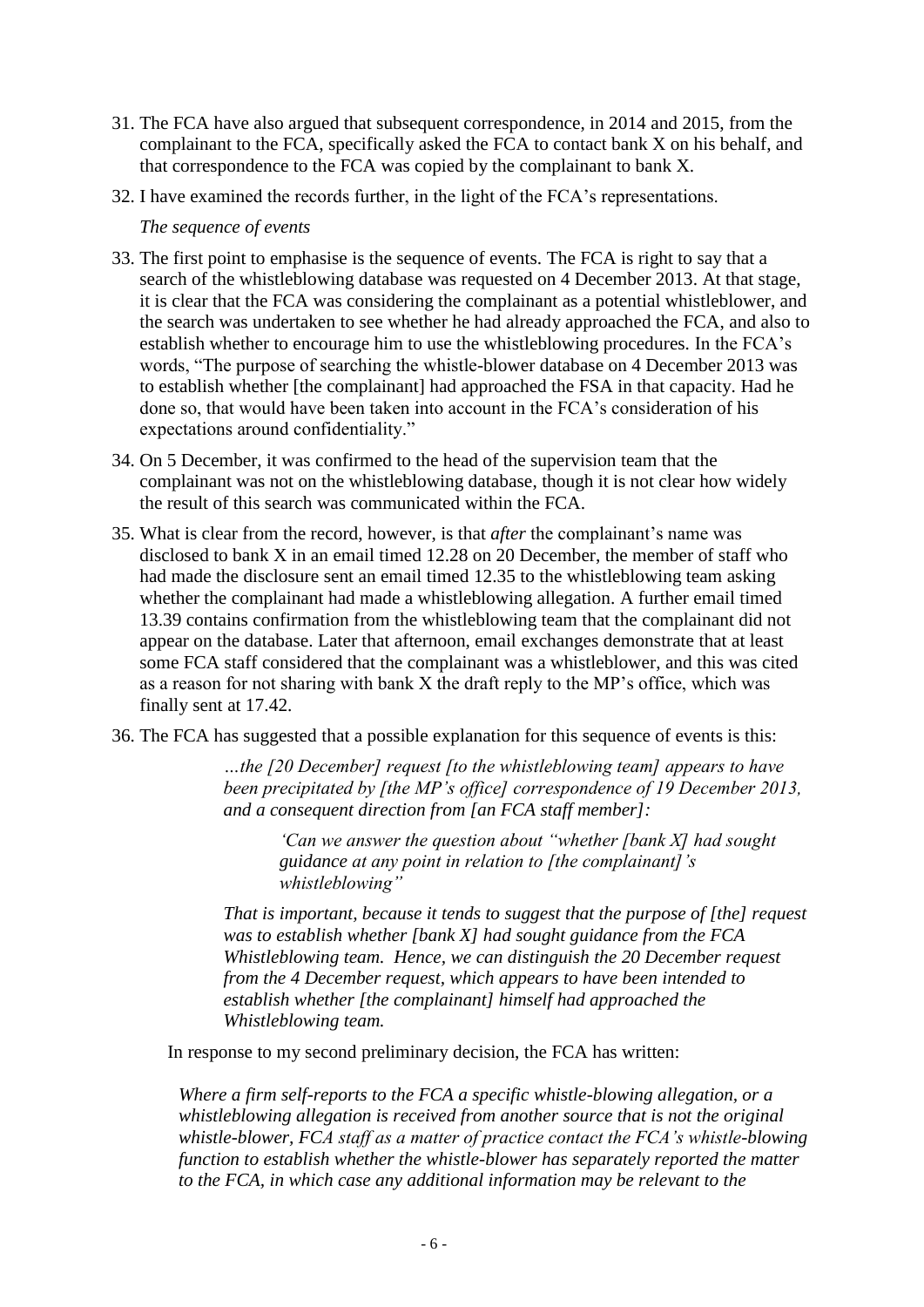*Whistleblowing team. Unless the whistle-blower has separately approached the whistle-blowing function, no formal record will be made. However, the whistleblowing team does retain all email correspondence received at the Whistleblowing Team email address.* 

*We cannot provide contemporaneous evidence as to the reasons for the conduct of the second search on 20 December, beyond the language of the emails and documents, referred to above and below.* 

*The email of 1235hrs on 20 December, requesting the second search, is drafted more broadly than the request of 4 December; and seeks confirmation as to whether the 'case has been referred to us', which we believe countenances the possibility of an allegation from the complainant having been notified to the FCA by [bank X], or indeed another party, such as his MP.*

*We accept that the language used in these emails is ambiguous; to some extent that is inevitable because an allegation made by an individual must continue to be described as being 'from' an individual, even where it may have been referred by another source.* 

*We note that the email of 1235hrs on 20 December was followed up, at 1315hrs, with a further email; to the same individual in the Whistleblowing team who had conducted the 4 December search.* 

*The follow up email of 1315hrs included reference to a prior discussion ('as just discussed here is the MP's letter we received on this case'). The MP's letter was dated 11 November 2013 and referred to a different allegation against bank X, made on 17 October 2013, than that which had inspired the search on 4 December.* 

*All of these factors - the language, the discussion which followed the first email, and the follow up email which included the MP's letter - suggest that the intention was to commission a broader search than that initially undertaken on 4 December (whether in terms of the specific allegation referred, the source of the referral or records to be searched).*

*However, it doesn't seem controversial, from the emails of 20 December, that the staff member who commissioned the search did so, and sought a quick response, because of the stated purpose 'to respond to the MP today'. Hence our view that the second search must have been intended to enable as full an answer as possible to be provided to the MP's query…and so must have been directed at establishing whether bank X had sought regulatory guidance from the FCA.* 

*That also seems consistent with the internal note, emailed at 1429hrs on the same day and prepared by the staff member who requested search, which included a section under the heading of 'Question on whether [bank X] has sought regulatory guidance from us on this case'. Within that same section, the author detailed all of the internal records searches that had previously been conducted, 'The Whistleblowing team has confirmed that they have not had anything from the individual – except for our correspondence this month asking them to check if they*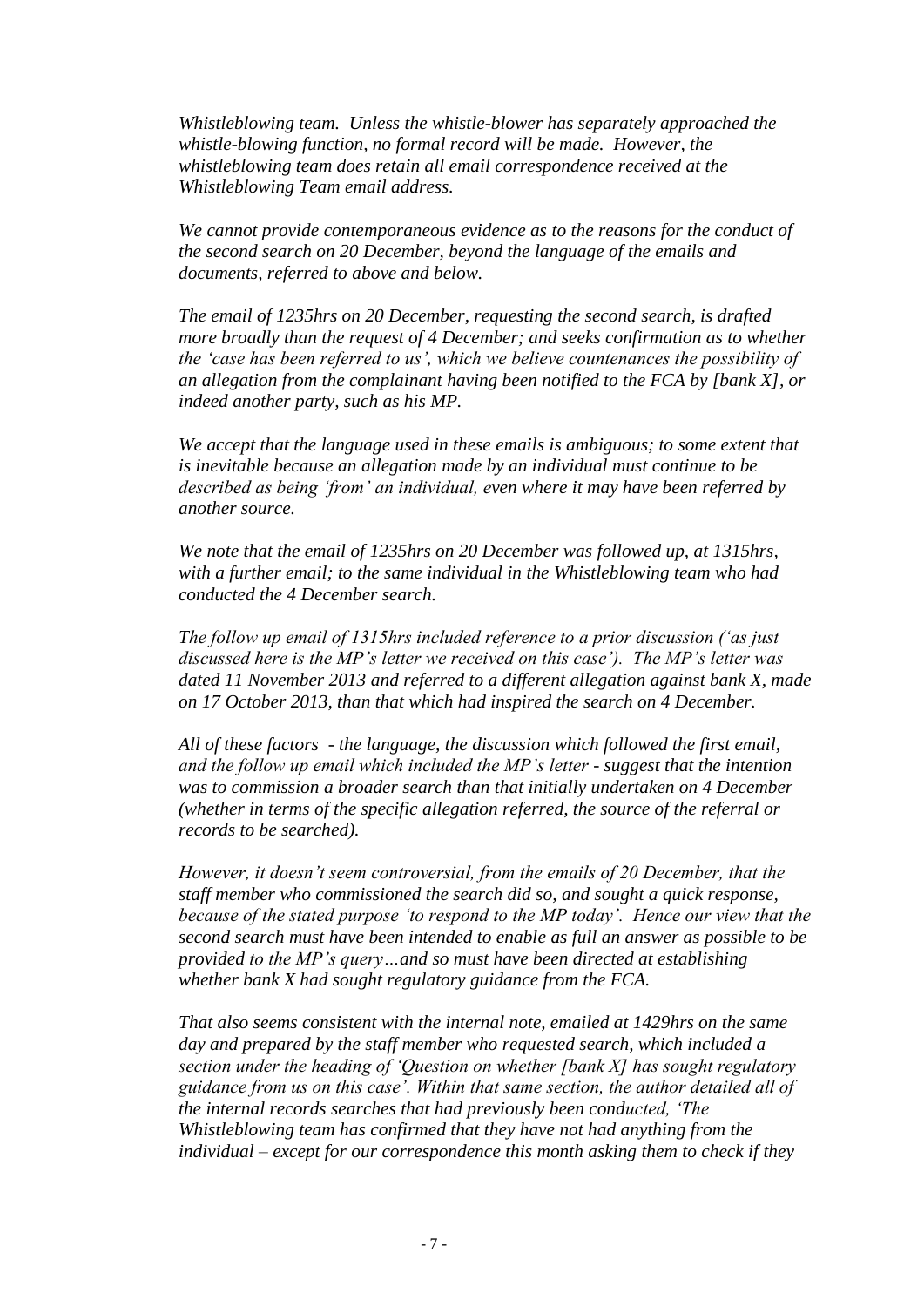*have received anything from [the name of the complainant].'*

- 37. While I understand this explanation, it seems to me to over-complicate a simple point. The 20 December inquiry to the whistleblowing team states quite clearly *"Please can you check the Whistleblowing database to see if we have received a whistleblowing allegation from a [complainant's name and address]. Ideally I would like to respond to the MP today and it would be helpful to know [if] this case has been referred to us under whistleblowing."* The request was therefore essentially the same as the request which had been made on 4 December – although I accept that it may have been motivated by a different purpose.
- 38. The only plausible explanation is that, at the time of writing, the FCA staff member did not know whether or not the complainant was an established whistleblower in respect of this particular matter; and it follows that the staff member did not know that when the complainant's name was disclosed to bank X.

# *The duty of care*

39. The second point to consider relates to the duty of care. The principal argument advanced by the FCA is this:

*…there is no evidence to suggest that, in December 2013, [the complainant] requested, wished or expected that his anonymity should be preserved by the FCA, or that the circumstances otherwise indicated that anonymity was appropriate. In fact, the evidence shows quite the opposite.* 

*We have not even seen confirmation of [the complainant]'s current position on the December 2013 events, and specifically whether he now suggests that he wished the FCA to protect his identity. It follows that we have seen no explanation of why he might have wished the FCA to protect his identity. We consider that these are probative matters that you should be satisfied on, before finalising your decision, given the absence of any other evidence on which to conclude that he desired anonymity (or that FCA staff should have inferred that desire).* 

- 40. My task is not to establish what the complainant's wishes in 2013 were: it is to establish whether or not the FCA took sufficient care. The FCA is right to say that the complainant did not request anonymity; it is also right when it points out that the complainant had disclosed his name to a significant number of people in the context of his dispute with bank X, and had said to bank X that if he did not receive a satisfactory answer he would approach the FCA by a deadline which, by the time of these events, had already passed. Furthermore, in making his 3 December inquiry the complainant was seeking information about bank X, rather than disclosing information about the bank. I accept that all of those points might have tended towards the conclusion that this was not the case of a whistleblower who desired to have his anonymity protected.
- 41. However, there is an important distinction between the complainant's position as a whistle-blower *within bank X* and his position as a potential whistle-blower *to the FCA*. It is significant that, in an email of 4 December 2013, FCA staff said that they might wish to "encourage [the complainant] to use our whistleblowing procedures". It is also significant that a second check on the whistle-blower database was undertaken on  $20<sup>th</sup>$  December 2013. There is the evidence (quoted above) that the FCA was actively considering whether the complainant should be treated as a whistleblower. And there is the fact that the complainant had been described as vulnerable by the MP's office. All of these points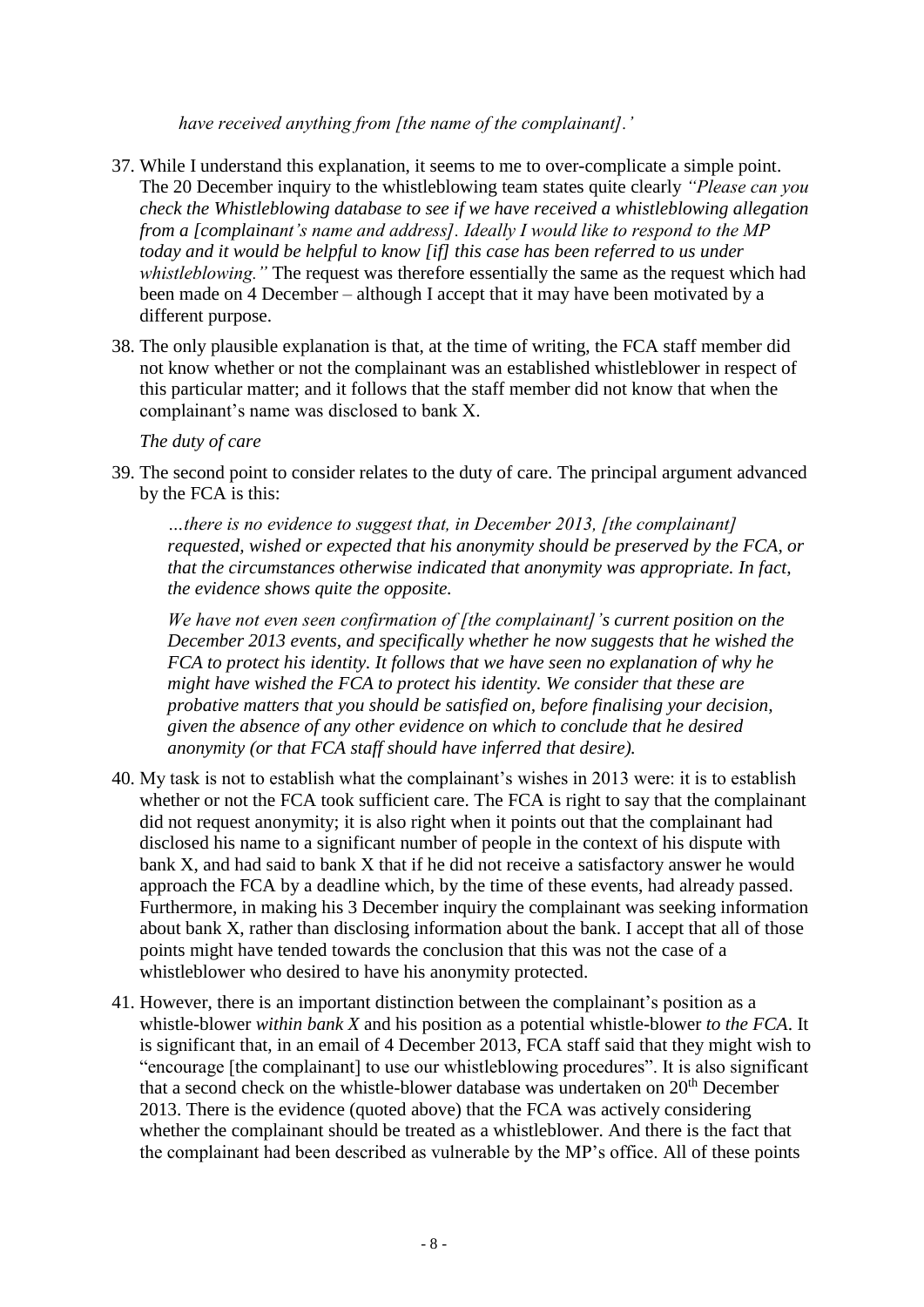suggest that the FCA should have been cautious about disclosing the complainant's name, whether or not he was classified as a whistleblower.

- 42. The complainant's actions might have understandably raised *a question* about whether he wished his anonymity to be protected by the FCA, but they were not a sound basis on which to reach a *conclusion* that he did not. The FCA has pointed to correspondence in 2014 and 2015 which suggests that the complainant was not seeking anonymity, but that is not really relevant: the question is, what did the FCA know about the complainant's wishes in December 2013?
- 43. Finally, I turn to Mr Bailey's comment to you on 14 February 2017: '*You asked whether [the complainant] is registered as a Whistle-blower. [The complainant] cannot be classified as blowing the whistle on something that did not happen'.* Mr Bailey did not respond further to your queries about his comment, and his office said that you should refer the matter to me. You have made the point that he could have responded to your queries since at that point you had not referred the matter to me. While that is correct, I do not think that it was unreasonable for Mr Bailey's office to suggest that, the FCA's investigation having concluded, the matter should be pursued with me.
- 44. In the course of my investigation, I have asked the FCA about Mr Bailey's comment, and the FCA have stated that Mr Bailey's comment, while "not as clear as it might be", relates to the allegation about the disclosure of the complainant's name to bank X in 2015, which [FCA staff member]'s investigation established 'did not happen'. It is unsatisfactory that Mr Bailey's comment was so unclear, although I do not think that it made any difference to the way in which the complaint was dealt with.

# **Conclusions**

- 45. My conclusions are as follows:
	- a. There is no evidence to show conclusively why in 2013 the FCA considered it necessary (as distinct from desirable) to disclose the complainant's name to bank X in order to answer the query which had been posed. While I can understand the desire to double-check the FCA's records against bank X's, and the wish to establish whether bank X had sought guidance from other sources, that is not the same as saying that it was *necessary*;
	- b. There is evidence that the FCA were considering whether the complainant was a whistleblower at the time his name was disclosed – indeed, he was being described as a whistleblower in internal communications after his name was disclosed to bank X. The records show that his name was disclosed to bank X by a member of staff who *subsequently* made a check with the whistleblowing team;
	- c. The FCA's argument that it was all right to disclose the complainant's name because his name had already been disclosed to bank X by his MP and because he had already written to a number of other people does not adequately take into account the distinction between the disclosure of certain matters to others within bank X and government, and the disclosure to bank X of the complainant's approach to the FCA;
	- d. I have seen nothing to suggest that the decision to disclose the complainant's name to bank X in 2013 was motivated by anything other than a desire to provide a full answer to the MP's office, but that is not a justification for not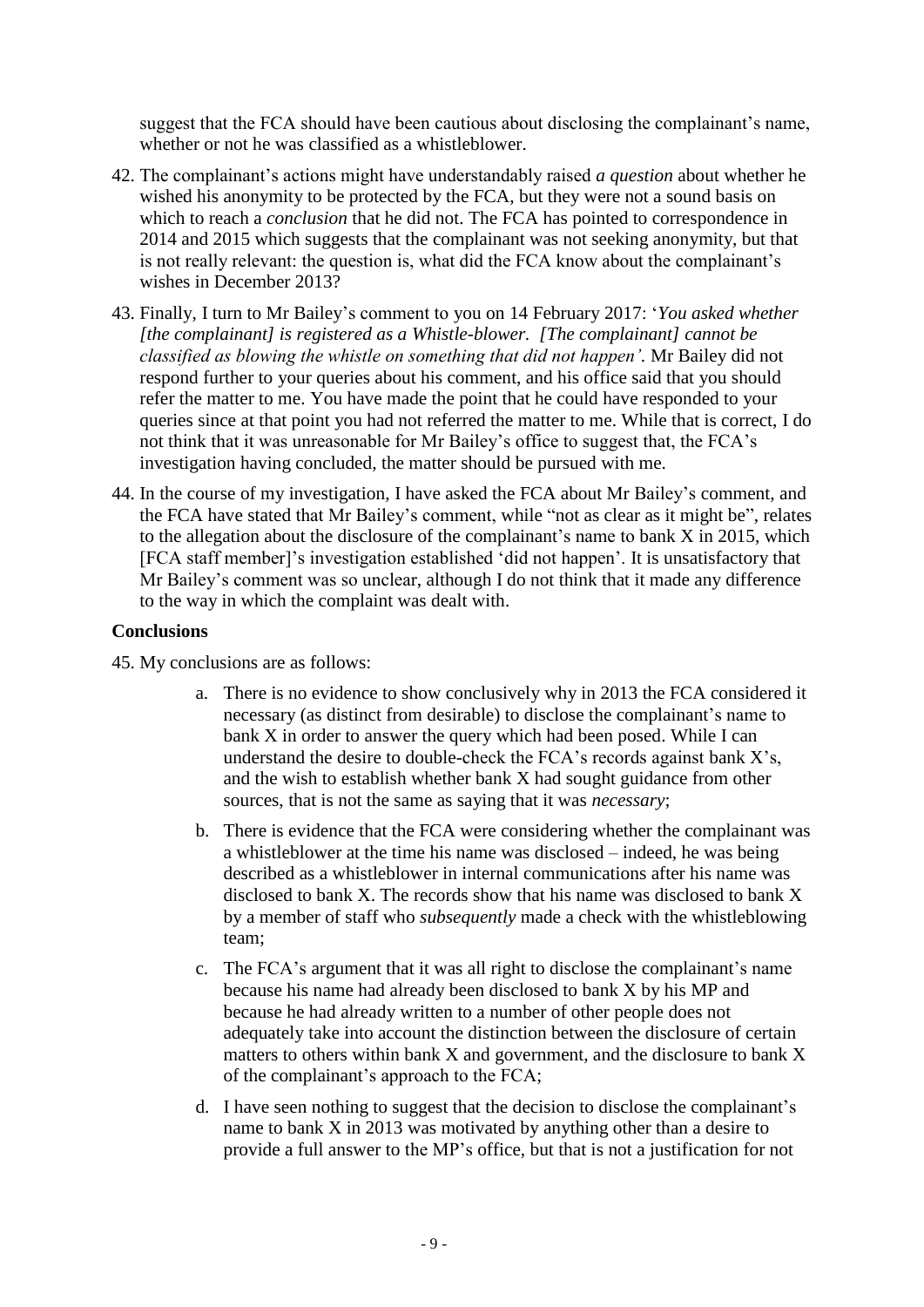taking sufficient care to establish the complainant's wishes. Inferring that a complainant is not seeking anonymity is not sufficient;

e. The FCA's decision letter, and some of the subsequent correspondence, did not demonstrate a sufficient emphasis on the importance of considering the confidentiality of potential whistle-blowers (and others supplying information) very carefully before disclosing names. As I have explained above, I have found some of the FCA's arguments unconvincing: they have sought to justify the disclosure through inferring reasons when there is no contemporaneous record to confirm it.

46. In respect of the last point, in its recent representations to me the FCA has written:

*We of course recognise, with hindsight and given the history of this matter, that it would have been preferable to obtain explicit confirmation from [the complainant's representative] that [his] name should be shared with [bank X] by the FCA…*

*I should also make clear that, partly informed by this case, we have adopted a new step in our process to ensure that all whistle-blowers are now asked to explicitly state how they wish to be treated, and the protection they require. Their response is recorded as a standalone decision in our case management system and is then used to manage the case going forward. As we have always done, we are still providing information about the different ways in which they may wish to be treated and what that means for the information they provide.*

- 47. I welcome this statement. My comment to the FCA is that a statement of that kind in response to the original complaint might have helped this matter to be resolved much more quickly.
- 48. I now turn to your letter of 21 May 2017. In it, you outline the remedies you seek.
- 49. These include that members of the FCA staff step down from their roles, asking the FCA to investigate allegations made by the complainant against another member of staff, asking the FCA to instruct [bank X] to re-open the complainant's case, asking the FCA to compel a member of staff to sign an affidavit with respect to the allegations the complainant made against him, and asking the FCA or another appropriate party to compensate the complainant for damages to his mental health, and alleged incurred costs between "£5- £600,000" which may be connected to lost pension rights as a result of the complainant's transfer of his bank X pension to another provider.
- 50. These suggested remedies go beyond both the scope of this particular complaint, and the remit of the Complaints Scheme. I have investigated one particular point: the disclosure of the complainant's name to bank X in 2013. I have not investigated allegations against individual members of staff, and I cannot make any recommendations to the FCA to begin investigating them – that falls outside the scope of this Complaints Scheme. Nor have I investigated interactions between the FCA and the complainant, other than the events surrounding the disclosure of his name to bank X in 2013, and the handling of his complaint.
- 51. Whilst I appreciate the complainant has serious concerns about his treatment by bank X, those are concerns which cannot be dealt with under the Complaints Scheme. If the complainant feels that he has been disadvantaged financially in any way by bank X, the correct course of action would be to seek legal advice and instigate court proceedings against the bank. I have made criticisms in this report about the FCA's explanations of the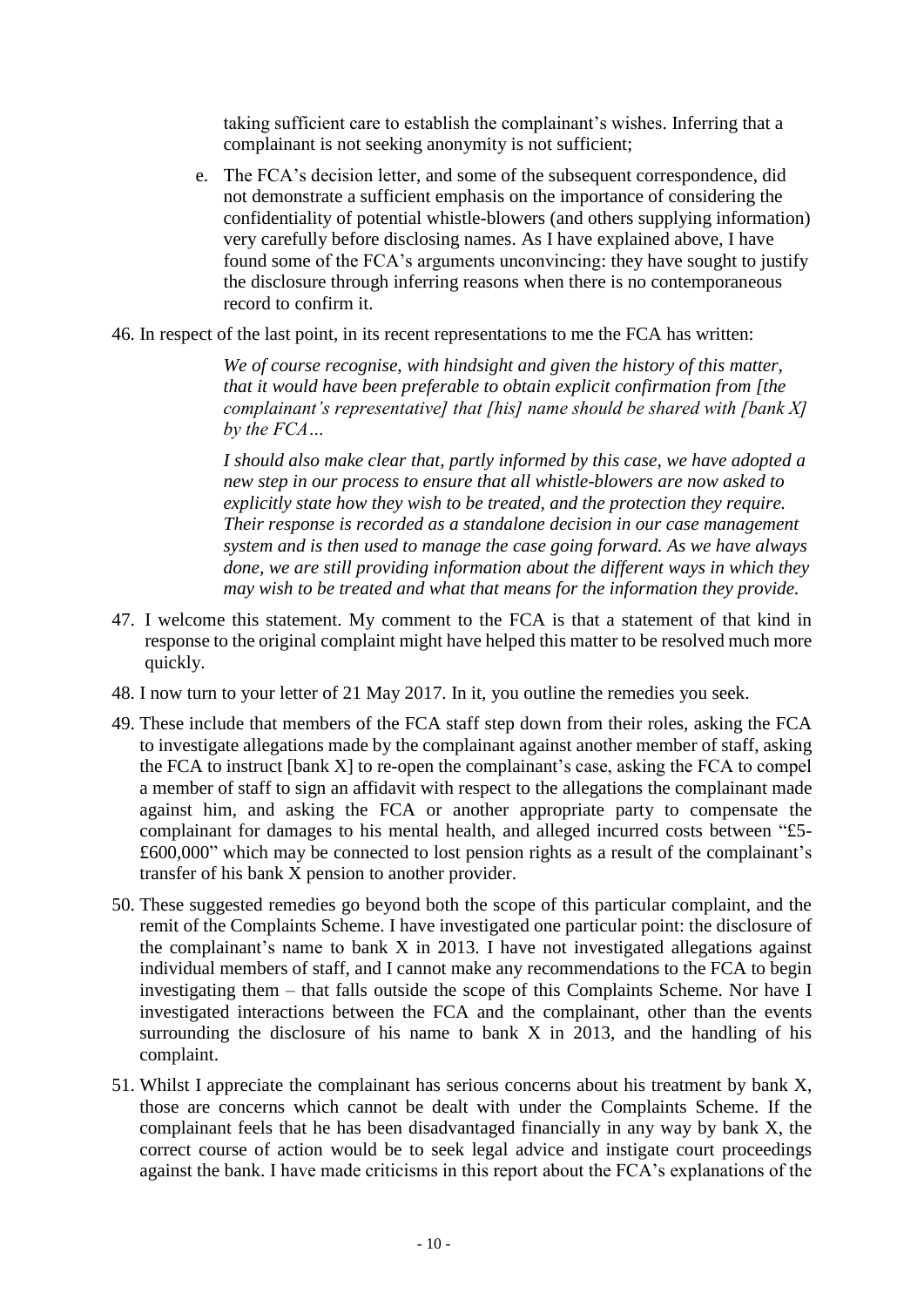reasons for the disclosure which occurred in 2013, but that does not mean that the FCA is responsible for any subsequent actions of bank X. For that reason, I do not consider that a compensatory payment for loss would be justified.

52. I do, however, recommend that the FCA should apologise for its failure in the explanations it gave in response to the complainant's complaint to recognise the importance of establishing the wishes of whistleblowers and others supplying information in respect of confidentiality.

Yours sincerely

Artyral.

Antony Townsend Complaints Commissioner